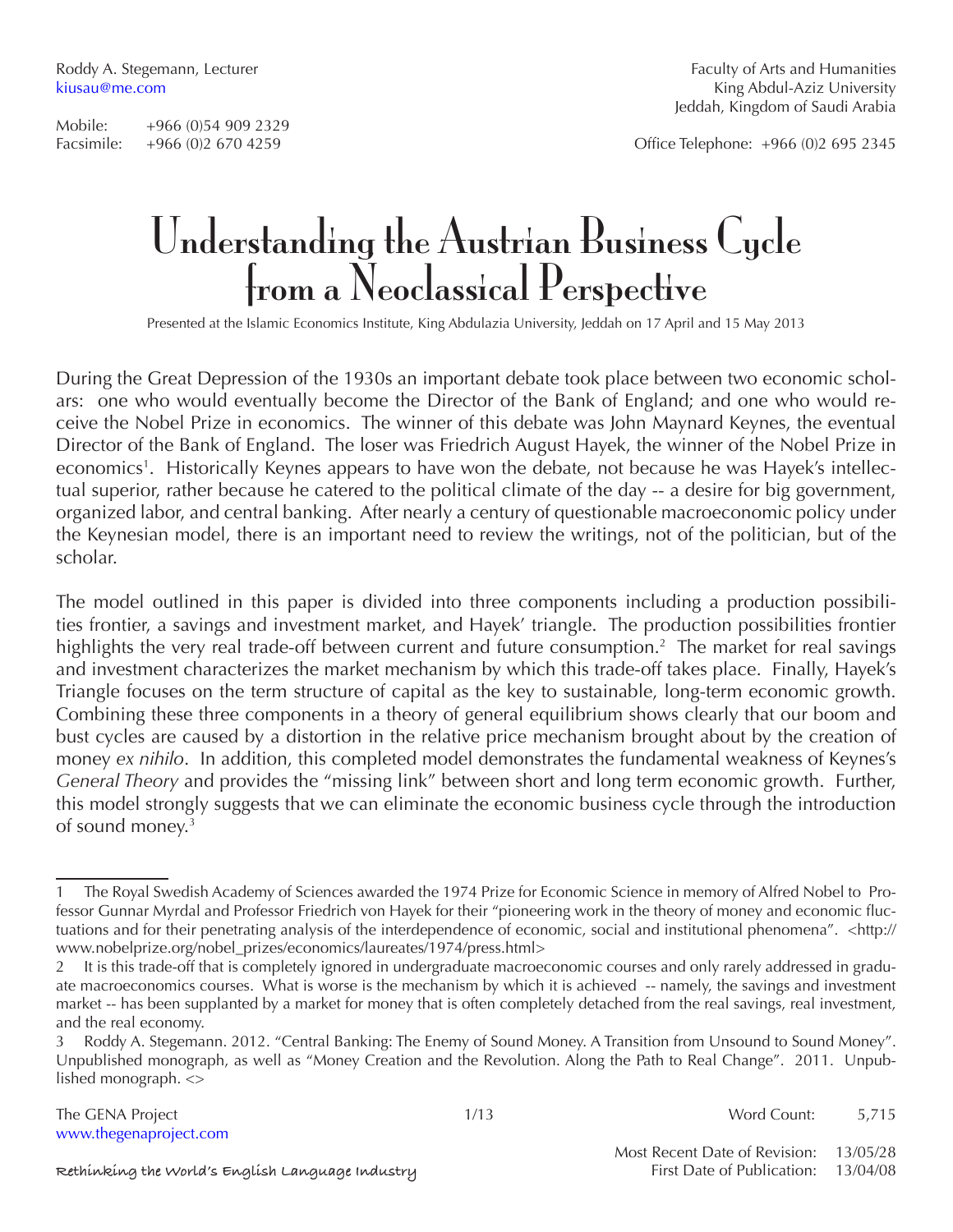If the model is of interest to the student of Islamic economics, then it is because it is built on a real economy that prefers money, not as a speculative financial instrument created by private and central banks for the purpose of redistributing real wealth from the hands of the many to those of the few, but as a tradable commodity whose sole purpose is to effectuate the trade of real goods and services. Though not in the best Austrian tradition, this model relies on classical general equilibrium theory to effectuate its very attractive outcomes.4

# The Model's Components

#### **trade-off between current and future consumption**

What we produce can be either consumed or saved. What we save can be either set aside and consumed at a later date, or invested and employed to produce other goods and services. Although the decision to save and the decision to invest are not one and the same, they are the decisions of the same economic agent -- namely, the income earner. The decision to invest, however, is not the decision of the saver-investor alone, for it requires agreement between him and the entrepreneur who employs the savings of others to produce future consumptive goods and services. Indeed, in the absence of the entrepreneur nothing happens. How these two investment decisions are coordinated is depicted below in the loanable funds market (see figure 2 below).

The indirect relationship between current consumption and new investment depicted in figure 1 captures the trade-off between current and future consumption. It is based on the assumption

that *real investment* cannot take place in the absence of *real savings*. Accordingly, the creation of new capital to replace old capital or to increase one's productive capacity consumes time, energy, and resources that cannot be devoted to the production of current consumption. The concavity of the curve reflects diminishing returns in both consumption and new investment. As real investment does not include savings that we set aside and do not invest, these latter are included as part of current consumption.<sup>5</sup> In effect, the real decision is between whether one invests or does not invest given some level of income.

Facsimile: +966 (0)2 670 4259 Office Telephone: +966 (0)2 695 2345



Figure 1. Production Possibilities Frontier

<sup>4</sup> This paper is largely based on Roger W. Garrison's seminal work entitled *Time and Money: The Macroeconomics of Capital Structure* (2001), Jesús Huerta de Soto's *Dinero, crédito bancário y ciclos económicos* (1998), Friedrich August Hayek's *The Denationalization of Money* (1976), and Jörg Guido Hülsmann's *The Ethics of Money Production* (2008).

<sup>5</sup> It is useful to distinguish between two kinds of savings: one, uninvested or protected savings, savings that we set aside as a kind of insurance against unexpected or expected income shortfall; and two, invested savings, savings that are lent to entrepreneurs at some risk to the saver-investor. Uninvested or protected savings can also be used for speculative purposes and for large future purchases, but in and of themselves cannot cause an economy to shrink; only a failure to purchase or to replace outworn capital can achieve this. Savings, in whatever form, can be undertaken by anyone who receives income -- this includes firms and government in addition to wage-earners and those on fixed income.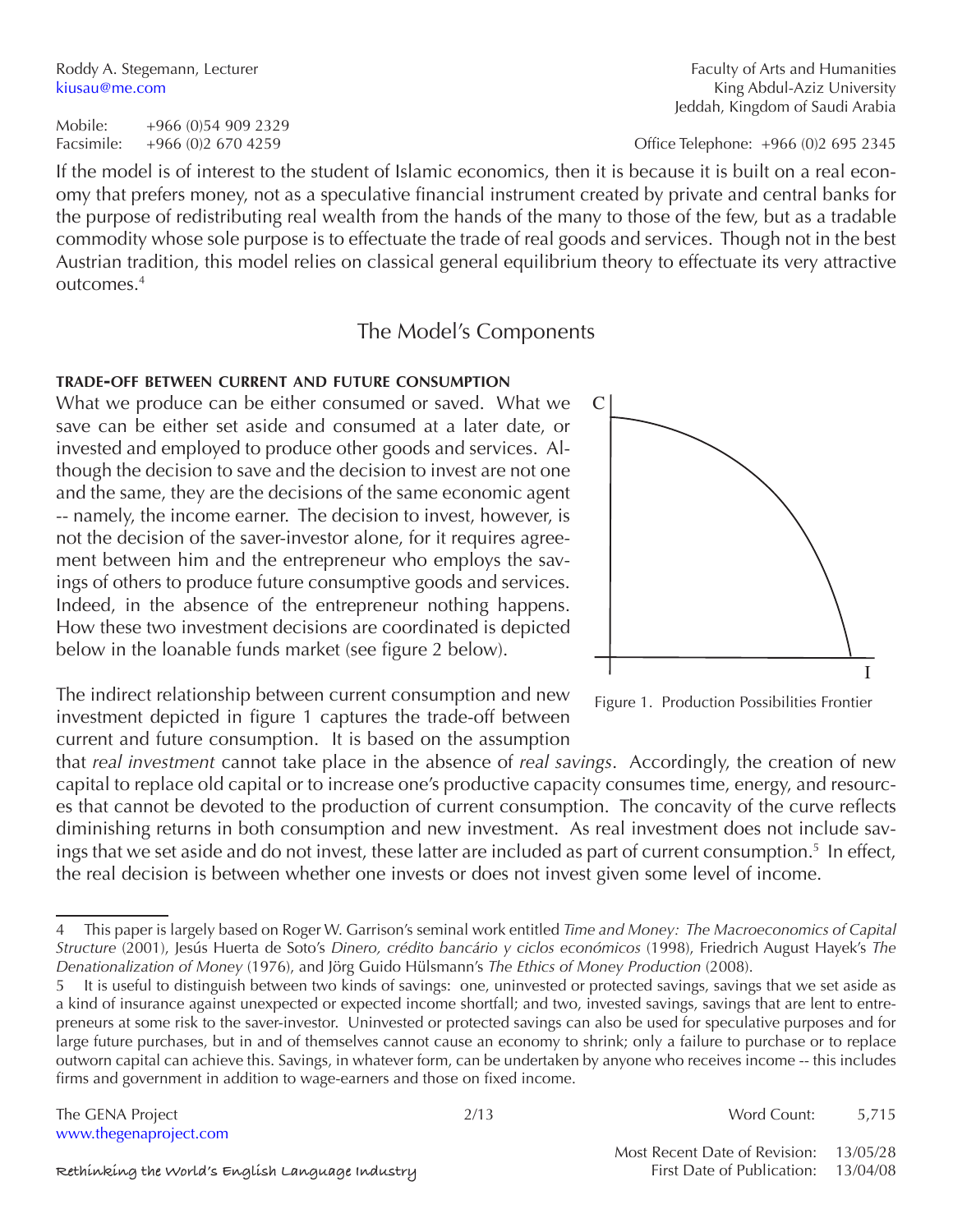.

Mobile: +966 (0)54 909 2329

Finally, keep in mind that the production possibilities frontier comprises the savings and investment decisions of all consumer-savers and entrepreneurs beyond which an economy is unsustainable for a prolonged period in the absence of new investment greater than that of replacement capital.

#### **savings and investment market**

In order to capture the coordination between savings and investment we now consider the savings and investment market. This market is comprised of two functions that together capture the decision of consumers to save and invest on the one hand, and the decision of entrepreneurs to undertake new investment on the other.



Figure 2. Savings and Investment Market

The supply of savings curve in figure 2 is upward sloping be-

cause the saver-investor denies himself access to a portion of his real savings during the length of his investment (liquidity risk), and because there is no guarantee that he will ever see his savings again (default risk). In effect, the saver-investor expects to be rewarded for his sacrifice, and the higher the promise of reward, the more willing he is to invest.

The situation for the entrepreneur is both similar and different from that of the saver-investor. Like the saver-investor the entrepreneur is a risk-taker, for he can never know with certainty the value of what he produces until it is actually produced and traded. Also, depending on the nature of the contract between the entrepreneur and the saver-investor, the entrepreneur may be stuck with an obligation no matter his ability to repay when the investment period has expired. Now, if the entrepreneur succeeds, he will likely find it easier to obtain more savings in the future. If he fails, however, he will likely find it difficult, if not impossible to obtain anything at all. Thus, although he generally has more control over how the invested savings of others are utilized, the entrepreneur tends to incur greater risk than the saver-investor.<sup>6</sup> In order to control the amount of risk that he assumes, the entrepreneur must carefully weigh the expected revenue from his project against the already very tangible costs of it at the time of investment. The lower the initial

6 Certainly the nature of the contract into which the entrepreneur enters to obtain the savings of others is very important in this regard.

www.thegenaproject.com

The GENA Project 5,715

Facsimile: +966 (0)2 670 4259 Office Telephone: +966 (0)2 695 2345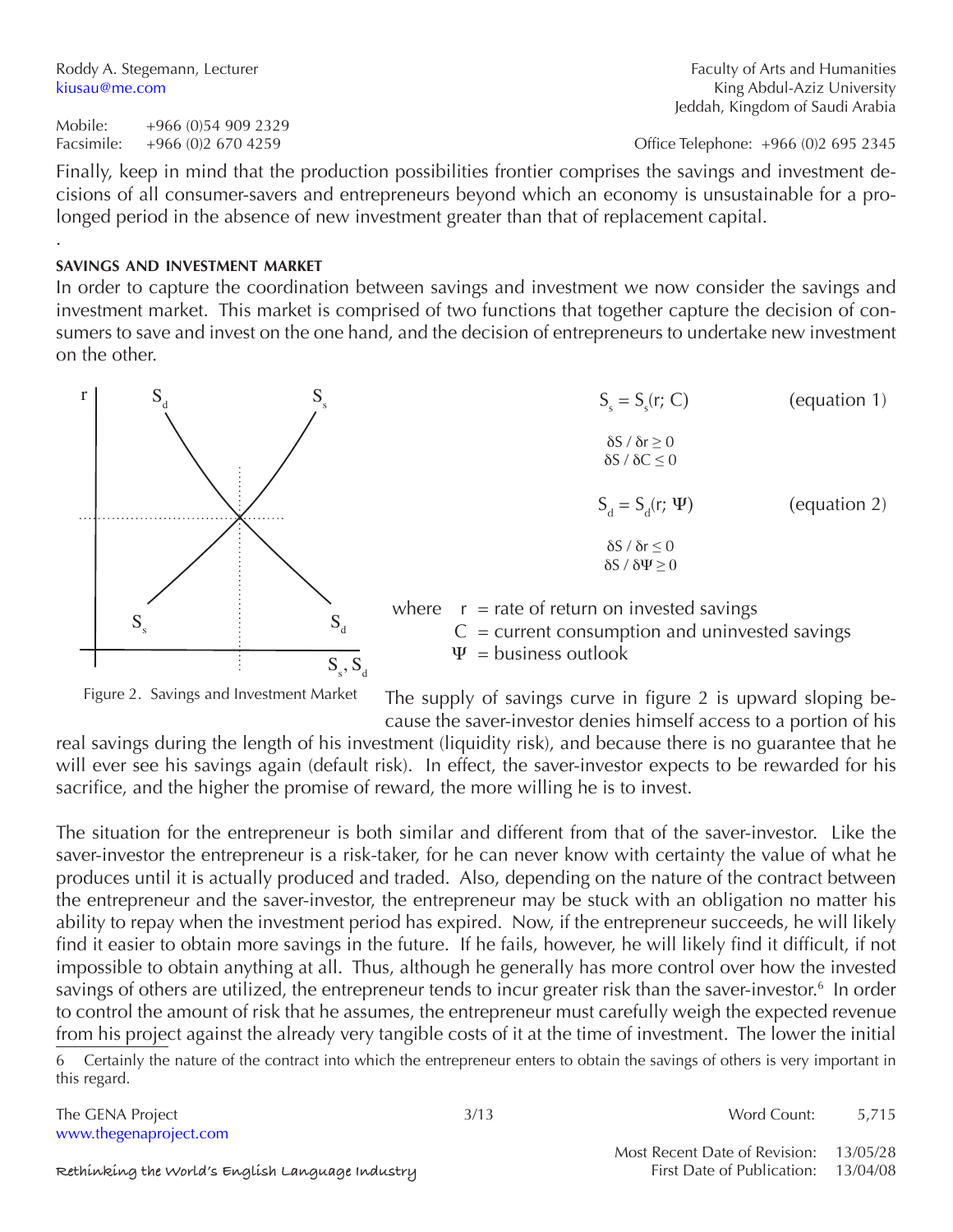Mobile: +966 (0)54 909 2329 Facsimile: +966 (0)2 670 4259 Office Telephone: +966 (0)2 695 2345

cost of investment, the more inclined will he be to undertake his project. Thus, the demand for real savings is indirectly related to the price at which they are obtained.

Notice that in this simple model there is no distinction between saving provided in the form of third party debt or direct participation in the actual investment. In this model we do not care how the investment project is funded.<sup>7</sup> Important is the recognition that current consumption must be sacrificed in order to realize future consumption and that the amount invested is determined by the voluntary decisions of saver-investors and entrepreneurs who interact in a competitive market auction for the available real savings. No government intervention is required, or for that matter, in most cases even desired.

The role of government in this model is primarily that of an unwanted interventionist.

### **value-added production function**

The third and final component of our model is a simple triangle that I will introduce initially as a valueded production function given by

| $VA_{\text{ff}}$                            | added production function given by                                                                                                   |  |  |
|---------------------------------------------|--------------------------------------------------------------------------------------------------------------------------------------|--|--|
|                                             | (equation 3)<br>$VA_{t} = VA(t; t_{t}, \Phi) + R_{0}$                                                                                |  |  |
| VA.                                         | $\delta$ VA / $\delta t \geq 0$<br>$\delta VA / \delta t \geq 0$<br>$\delta$ VA / $\delta \Phi \geq 0$                               |  |  |
| $R_{0}$                                     | $R_0$ = the value of initial factor inputs at the time of investment<br>where<br>$t_i$ = the time required to realize the final good |  |  |
| $t_{0}$<br>Figure 3. Value-Added Production | $=$ the time to a particular stage of production<br>$\Phi$ = technological change                                                    |  |  |

This function captures two important features of real capital employed in the allocation, production, and distribution of final goods and services: one, the incremental addition of value beginning with the employment of natural resources and finishing with the distribution of consumptive-ready final goods and services; and two, the opportunity cost of real capital bound in time to the production and distribution of final goods and services.

In effect, when we purchase finished goods and services we are not just paying for the expended capital, but also for the sacrifices that we make in current consumption so that we can consume these goods and services at a later date. The longer the production process  $t_f$  and the more intensive the use of capital VA, the greater the cost of the finished product. Each time more value is added, the capital employed to add that value is unavailable for current consumption. It is the opportunity cost of sacrificed current consumption and the associated risks that make real capital dear.

This is not an entirely true statement, for it will become obvious later on that the nature of the contract between the saver and the investor is very important when it comes to picking up the pieces after a bust.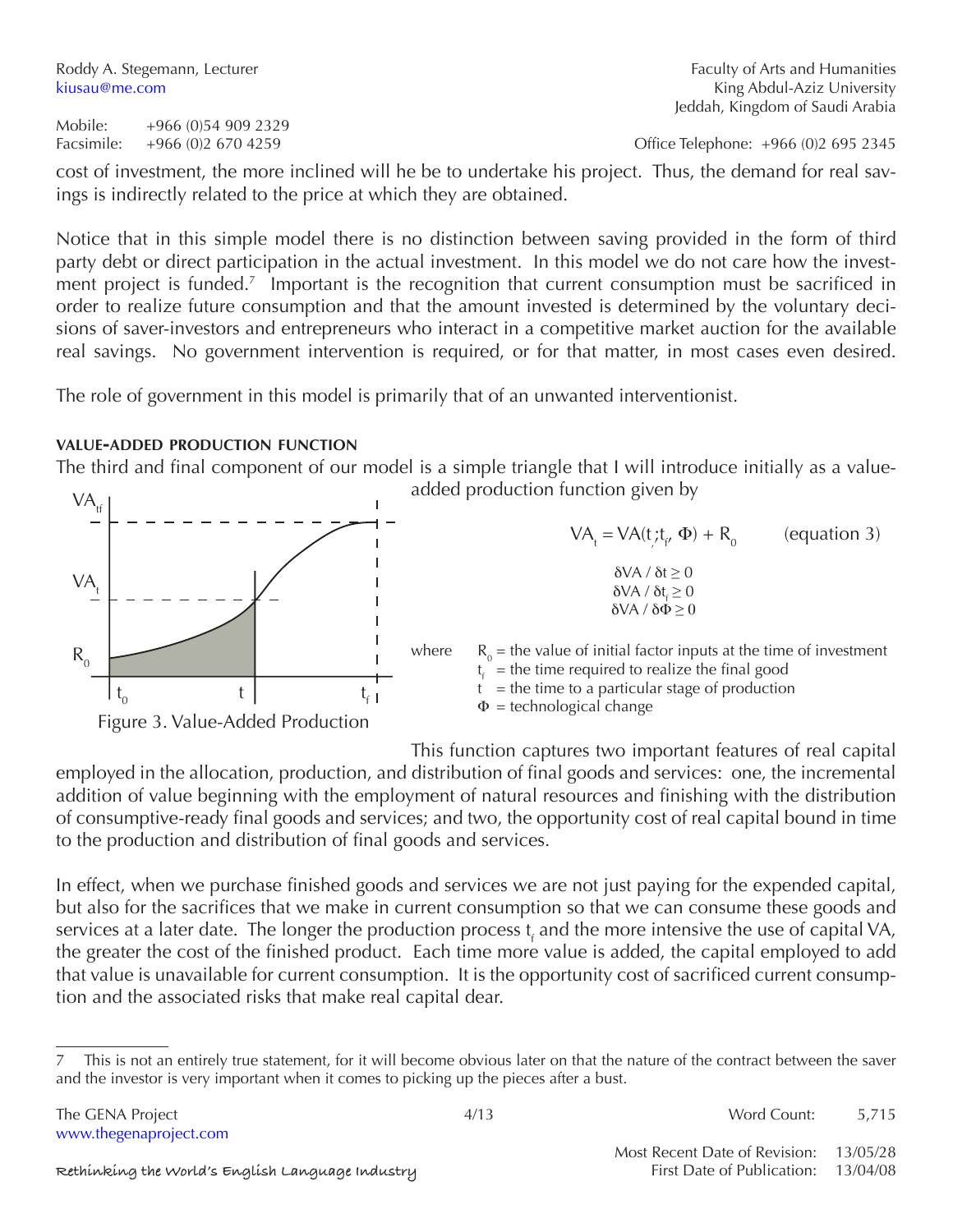Roddy A. Stegemann, Lecturer Faculty of Arts and Humanities kiusau@me.com **King Abdul-Aziz University** 

Mobile: +966 (0)54 909 2329 Facsimile: +966 (0)2 670 4259 Office Telephone: +966 (0)2 695 2345

In figure 3 we observe that at some point t the value under the curve between  ${\rm t}_{_{0}}$  and t is the value of all capital consumed in the production of finished goods and services up to point t and beginning with the initial utilization of resources R<sub>0</sub> at t<sub>0</sub>. The value of this capital is valuated relative to its expected value at time t<sub>f</sub> when the finished good and services are actually traded. Similarly, at point t<sub>f</sub> the value under the curve from point t<sub>0</sub> to t<sub>f</sub> is equal to the value of all capital consumed in the production of the finished goods and services. Only at point t<sub>f</sub> can we know the truth worth of the employed capital. We can now write the *value of total capital* at the time of trade as

$$
VTCtf = JVA(t; tf', \Phi) + R0
$$
 (equation 4)

such that the integral is evaluated over the interval  ${\rm t_o}$  -  ${\rm t_f}.$ 

Further, the value of the finished goods and services at the time they are traded is given by

$$
VA_{\mathfrak{t}f} = VA(t_{\mathfrak{t}f} \ \mathfrak{t}_{\mathfrak{t}f} \ \Phi) + R_0 \tag{equation 5}
$$

Because we know both the value of the finished goods and services at time  $t_f$  and the value of all capital that is consumed in their production between  $\mathfrak{t}_0$  and  $\mathfrak{t}_{\wp}$  the rate of return on invested capital r is obtained as follows:

$$
r = VA_{\text{tf}} / VTC_{\text{tf}} \tag{equation 6}
$$

#### **hayek-garrison triangle**

Plotting VTC<sub>tt</sub>, the value under the above value-added production function between t<sub>0</sub> and t<sub>t</sub>, against VA<sub>tt</sub>, the value-added of all finished goods and services at t<sub>r</sub>, obtains Garrison's interpretation of Hayek's trian-

gle.8 Unlike the area circumscribed by the value-added production function described above, the Hayek-Garrison triangle is empty. Moreover, the direction of increasing VTC<sub>tf</sub> is now the opposite of what it was before. In effect, we only care about the base of the triangle  $(VTC_{H})$ , its height  $(VA_{H})$ , and the slope of the triangle's hypotenuse -- namely, the rate of return on the economy's productive capacity  $VA_{tf}/VTC_{tf}$ . Notice that what is measured along the vertical axis includes only what is actually consumed, or alternatively saved and held; it does not include what is saved and invested. Goods and services that are plowed back into the production process -- namely, real investment -- are treated as a part of the



Figure 4. Hayek-Garrison Triangle

The GENA Project **5/215** S/13 Word Count: 5,715

<sup>8</sup> In support of this relationship Roger Garrision refers to the notions of *waiting* and *roundaboutness* promoted by Gustav Cassel and Eugen von Böhm-Bawerk, respectively. See Roger W. Garrison. 2002. *Time and Money: The Macroeconomics of Capital Structure*. New York: Routledge, p. 49) . Hayek's triangle was first published by Hayek in his book *Prices and Production* in 1931. It appeared again later in 1935 in the second edition of the same work.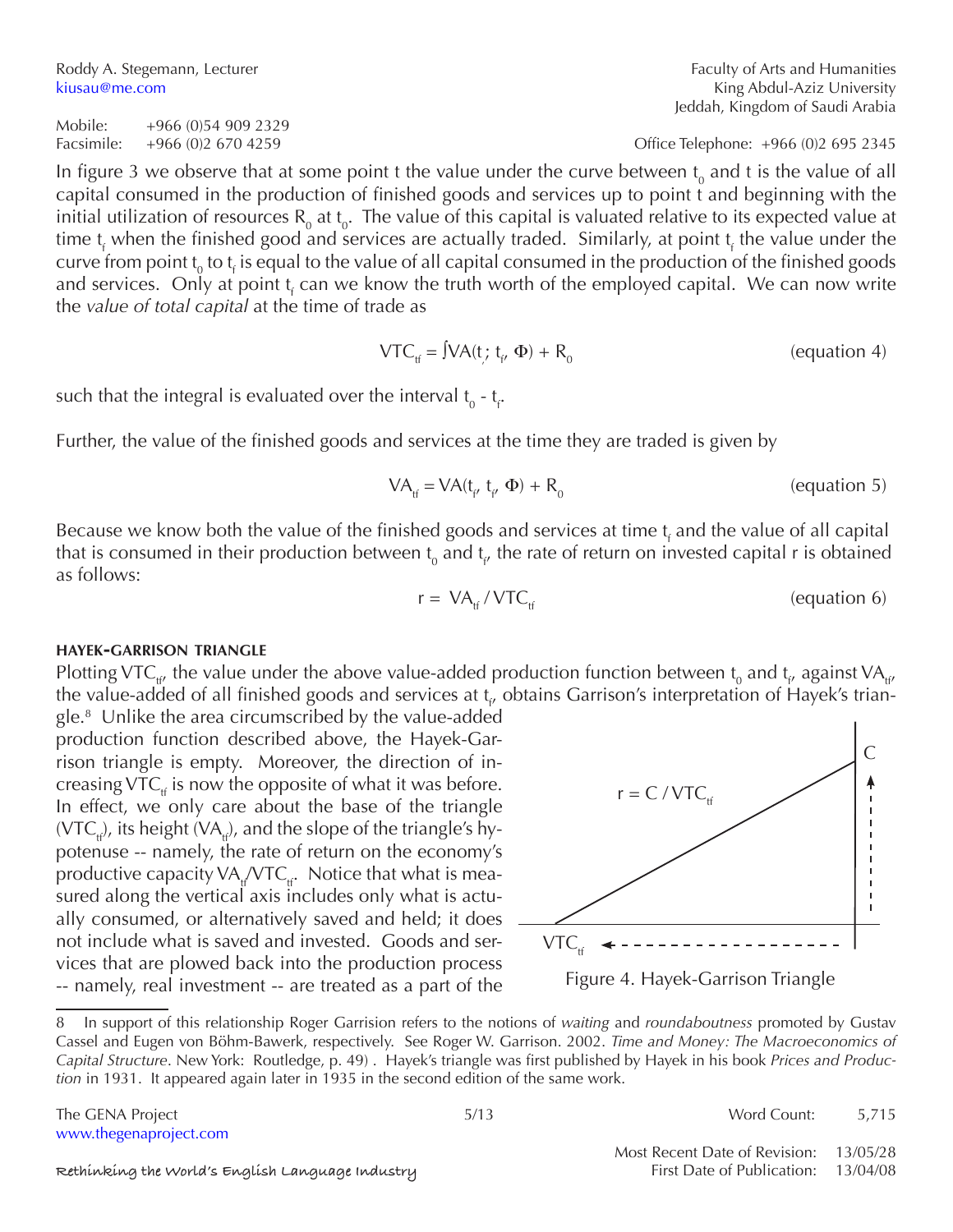Mobile: +966 (0)54 909 2329 Facsimile: +966 (0)2 670 4259 Office Telephone: +966 (0)2 695 2345

cost of production and are included along the horizontal axis. As a result, the value VA<sub>tf</sub> can be relabeled C, as it represents only that portion of final goods production that is either consumed or set aside in the form of uninvested or protected savings at time  ${\mathfrak t}_{\mathfrak f}$ . Accordingly, we may rewrite equation 6 as follows:

$$
r = C / VTCtf \t (equation 7)
$$

 $\mathcal{C}$ 

C

#### **the garrison triad -- the zero growth scenario only**

Figure 4

 $r = r^*$ 

The Garrison Triad is a general equilibrium model that combines the production possibilities frontier (figure 1), the savings and invest-

ment market (figure 2), and the Hayek-Garrison triangle (figure 4) into a single macroeconomy whose sole output is C. The triad is very useful for several reasons. It demonstrates clearly the fundamental weaknesses of Keynes' *General Theory*, provides a framework for understanding the cause of economy-wide boom and bust cycles, and reinvigorates the saver-investor and entrepreneur as the true source of employment opportunity in a free market society.

Figure 5 depicts a zerogrowth national economy in full employment equilibrium. Income earners and entrepreneurs have met in the savings and investment market (figure

I r\*  $S_d$   $S_s$  $VTC_{tt}$ 



2) where they agreed, separately in contract and jointly as a market, on a desired national rate of return equal to r\* and some level of investment I necessary to maintain that return. This agreed rate of return yields sufficient total production to supply an amount of finished goods and services for current consumption C and replacement capital I sufficient to maintain the current level of total production (figure 1). At this rate of return the value of total capital employed between  ${\rm t_o}$  and  ${\rm t_f}$  is evaluated at VTC<sub>tf</sub> (figure 4).

#### **the garrison triad -- a sustainable growth scenario**

Having assembled the three components of the Garrison triad let us now put it to work. In figure 6 in-

The GENA Project **6/13** 6/13 Word Count: 5,715 www.thegenaproject.com

Most Recent Date of Revision: 13/05/28

 $\mathsf{L}_1$ 



Jeddah, Kingdom of Saudi Arabia

Figure 1

Figure 2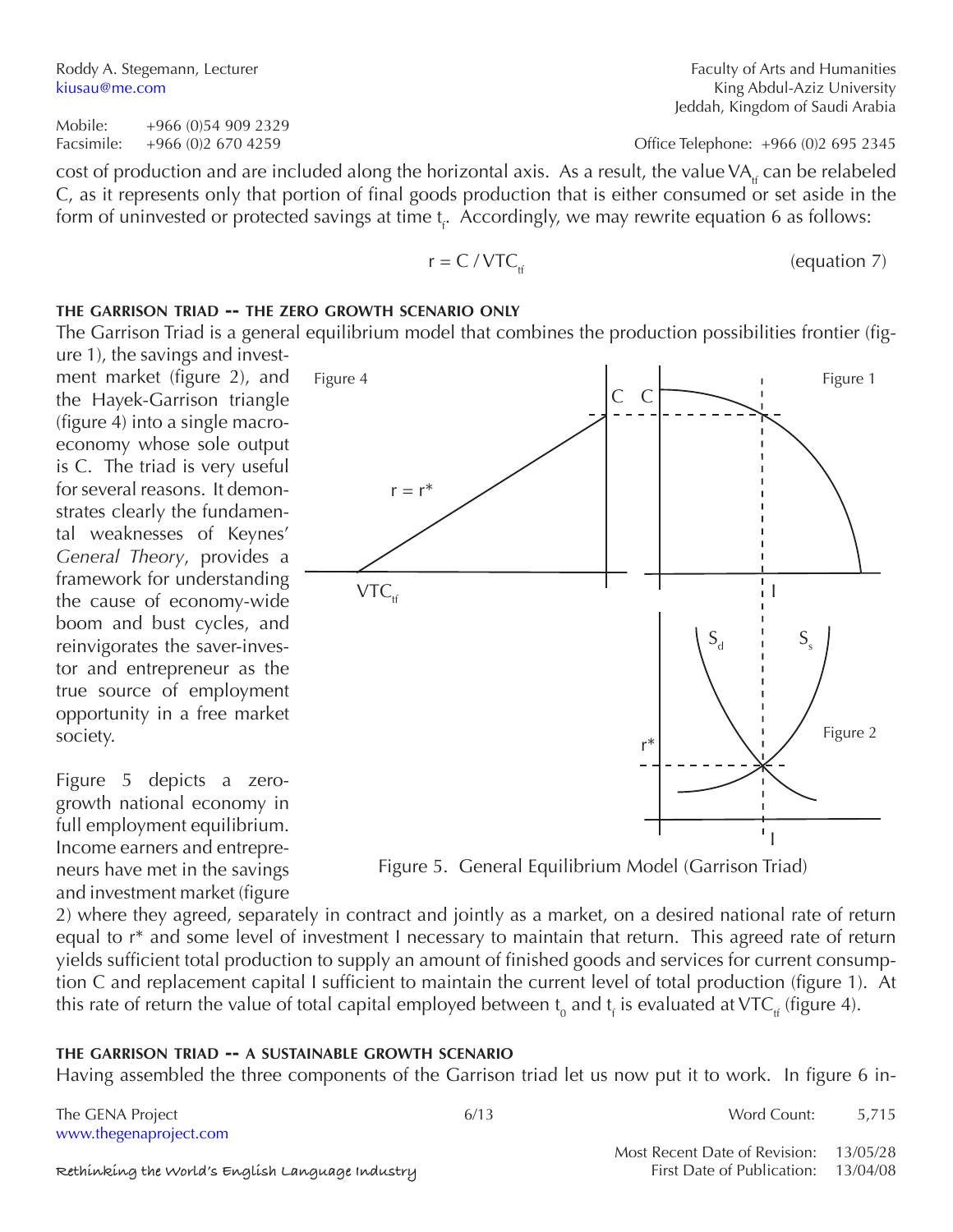Roddy A. Stegemann, Lecturer Faculty of Arts and Humanities

kiusau@me.com **King Abdul-Aziz University** Jeddah, Kingdom of Saudi Arabia

Mobile: +966 (0)54 909 2329

Facsimile: +966 (0)2 670 4259 Office Telephone: +966 (0)2 695 2345

come earners and investors have agreed that sustainable growth is in their best interest and are willing to make the sacrifice in current consumption necessary to achieve this growth. This decision results in

a rightward shift in the supply of savings, downward pressure on the rate of return, and an increase in investment beyond that of simple replacement capital. These actions are observed in figure 4 of figure 6. The associated changes in consumption, investment, savings and rate of return brought about by the sacrifice in current consumption are indicated by the superscript 1. The arrow in figure 1 indicates a change along the production possibilities frontier. The arrows in figures 2 and 4 depict movements of the curves. Once the new investment is realized the production possibilities frontier shifts out (not shown) and figure 6 appears as figure five, but



Figure 6. Sustainable Positive Growth (Garrison Triad)

with a higher level of savings, consumption, investment, and invested capital. The rate of return on capital returns to its normal rate.

#### **the garrison triad -- an unsustainable growth scenario**

In the above scenario the decision to save and invest was voluntary and made by income earners and entrepreneurs who understood clearly that you cannot produce something out of nothing. One must set aside goods and services that one would otherwise consume to build the capital that will be later utilized to produce tomorrow's consumption. In order to produce capital the labor of workers that would normally go into current consumption is diverted toward the production of capital goods; moreover, these workers must be nourished, clothed, and sheltered even though they contribute nothing to current consumption while the capital goods and related finished goods and services are produced. Not only does capital formation take time, but once it is in place additional time is required to produce the products that depend on it for their realization.

www.thegenaproject.com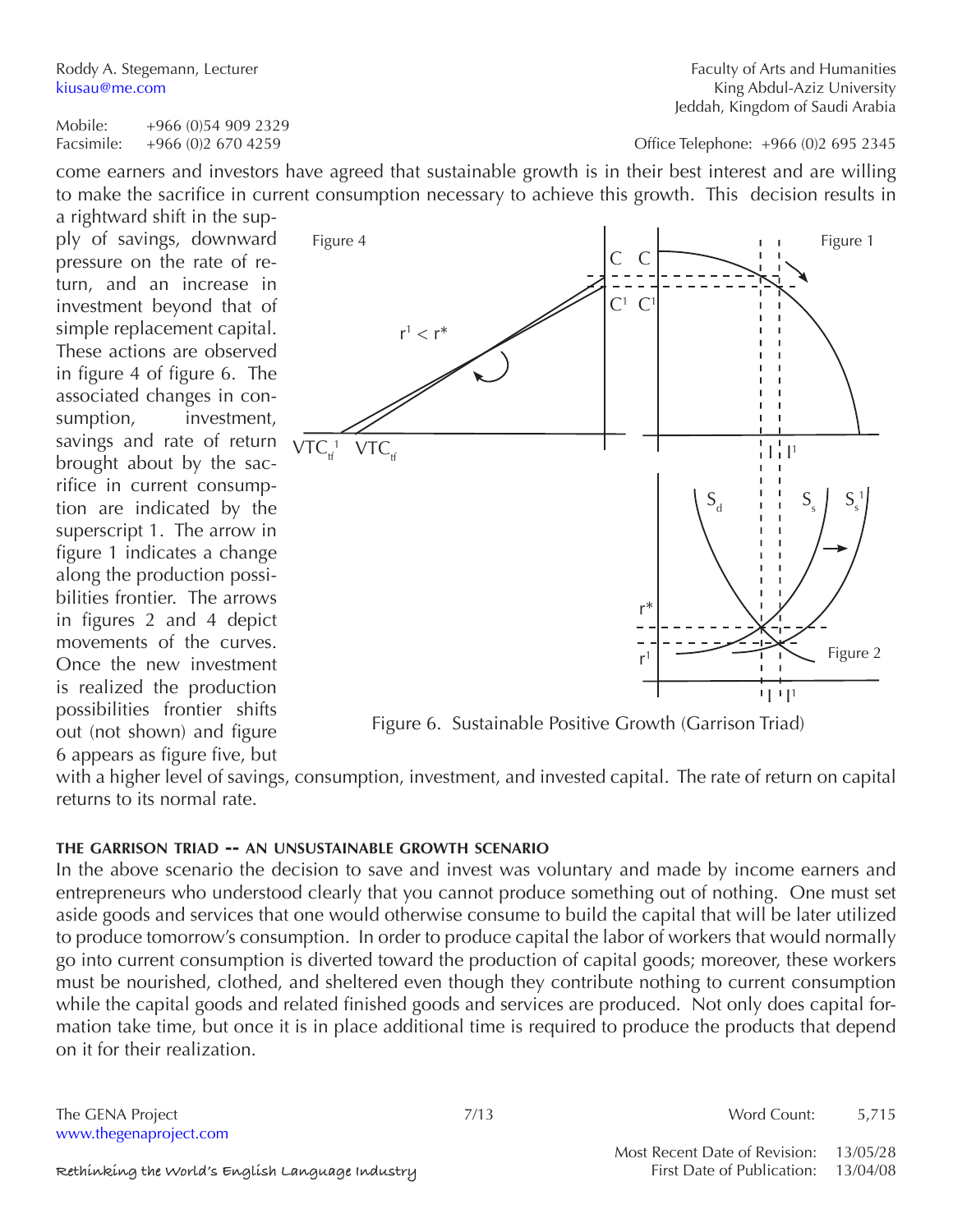Roddy A. Stegemann, Lecturer Faculty of Arts and Humanities kiusau@me.com **King Abdul-Aziz University** Jeddah, Kingdom of Saudi Arabia

Mobile: +966 (0)54 909 2329

Facsimile: +966 (0)2 670 4259 Office Telephone: +966 (0)2 695 2345

In this scenario we will assume, as our national governments would often have us believe, that something can be created out of nothing -- namely, by simply increasing the money supply more can be produced with no sacrifice in current

consumption.

This assumption is captured by allowing the supply of savings to increase with no change in the level of current consumption. In effect, money is pumped into the system thus creating the illusion that there is more of everything to go around. What happens, in fact, is that resources are shifted out of one sector of economic activity into another, while the remaining resources are squeezed. This results in a sudden rise in economic activity that cannot be sustained (C, I 1 ) What is worse, workers and consumers, who are the principle price-takers in this economy are cheated



Figure 7. Unsustainable Positive Growth (Garrison Triad)

by the rise in prices that necessarily results. Workers finish by working longer hours and earning more, but the value of what they earn -- namely, their pay check -- declines, and they are no better, or even worse off than they were before the money was injected. Depending on how the new money enters the system the effect can be devastating.

#### **funding unsustainable growth**

New money typically enters an economy via either of two channels: one, a central government issues new debt that is purchased by its central bank and then spent into the economy<sup>9</sup>; or two, individual banks lend, independently and simultaneously, money into existence via the fractional reserve system. In the former instance the money can be spent on current consumption or lent to firms in the form of loan subsidies in an effort to stimulate new investment. In the second instance the money is lent directly to firms

The GENA Project **8/13** Word Count: 5,715

<sup>9</sup> In the United States the central bank is the Federal Reserve System, a private banking cartel established by Congress in 1913. The new debt is issued by the US Department of Treasury or other government agency that Congress has authorized the power to borrow.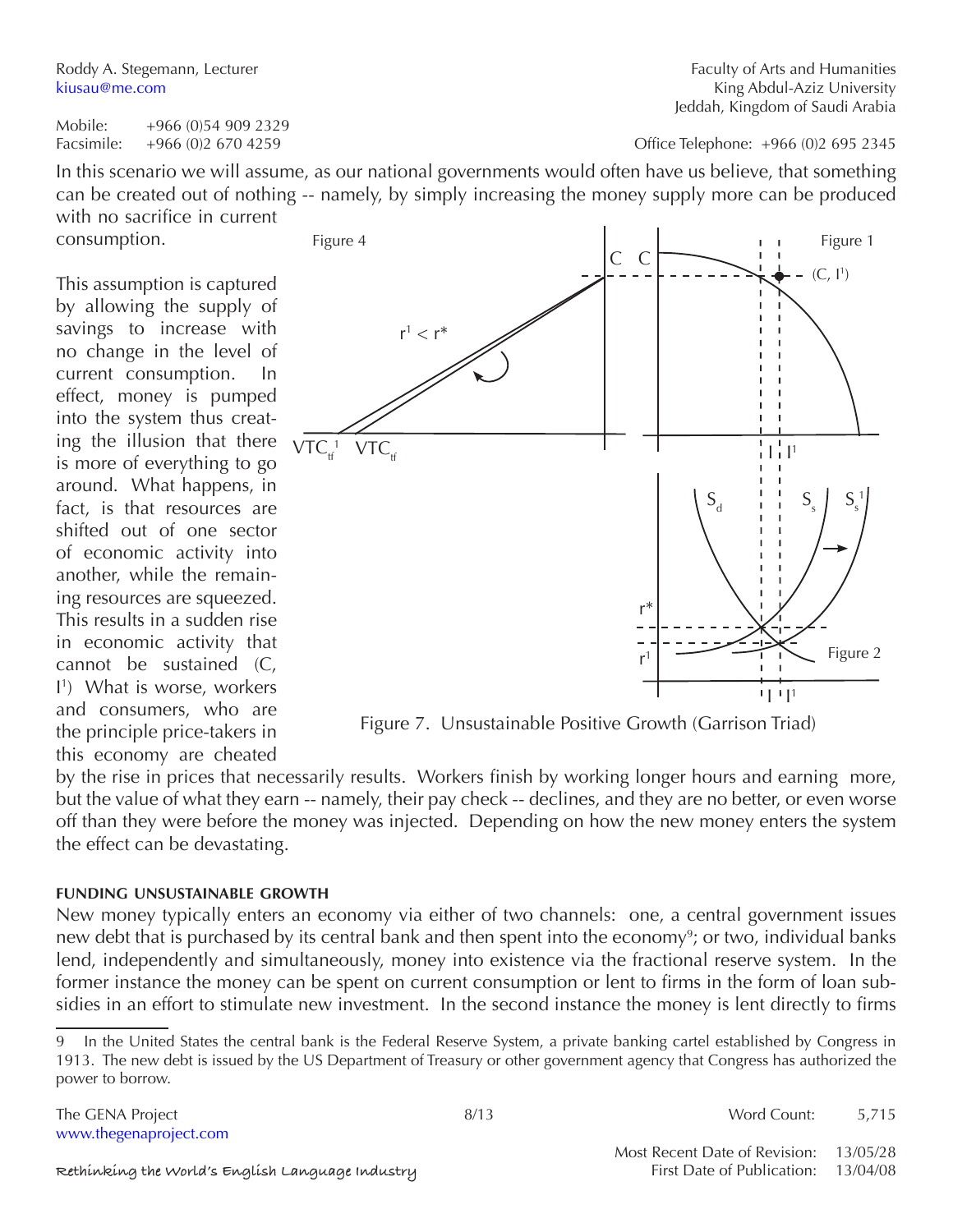Mobile: +966 (0)54 909 2329 Facsimile: +966 (0)2 670 4259 Office Telephone: +966 (0)2 695 2345

through common market channels for the purpose of new investment. If in the first instance the money is spent on current consumption, then it causes firms to borrow in order to produce the new real capital necessary to keep up with the new demand for final output. The higher revenue for the same production brought about by this additional demand makes the cost of borrowing at the current rate of return appear

> cheaper. If, on the other hand, the new money is spent directly on new investment, then it is because the government lends below the current market rate. In either case firms are encouraged to invest in projects that they would otherwise forego and are eventually compelled to abandon because of the rising cost of production brought about by the increase in demand on already employed resources. This increase in the general cost of everything is captured by the various labor markets depicted in figure 8.

> As the length of the base of the Hayek-Garrison triangle is determined by both the value of capital and the time that it is bound, its length is directly proportional to the length of the production process t<sub>f</sub>. Accordingly, we may divide this process conceptually into different phases of production including initial, intermediate, and final. In the *initial phase* either new resources must be found that are not part of normal production or already employed resources must be transferred out of their cur-

rent employment. In the *final phase* the goods and services that result from this production are distributed and sold as retail consumption. The *intermediate phase* includes all intermediate phases of production requiring both capital and labor.

#### **booms that turn to bust**

When new investment, spawned by the influx of new money, is undertaken, labor and other materials are drawn from the final and intermediate phases of production into the initial phase. This transfer of factor inputs brought about by the increase in demand causes a subsequent price rise of these factor inputs (indicated for labor only). Simultaneously, however, a shortage in these same inputs is created in the final and intermediate (not shown) production phases. As a result, prices rise across the board. As this general price increase is not expected by most entrepreneurs, no allowance has been made for their rise, and many entrepreneurs are forced to abandon their new investment projects due to cost overruns. As workers that had previously been employed in later phases of production now find themselves unemployed in their new higher paying positions in the initial phases, there is a shortfall in the demand for final goods and services. As a result, inventories pile up in the final phases of production, more workers are driven into the streets, and a further drop in demand for final goods and services ensues. In short, the economy enters into a downward spiral and an economy-wide bust. Accordingly, figure 7 returns to the way it ap-

The GENA Project **12.12 Set 3.5 and 3.5 and 3.6 and 4.6 and 4.6 and 4.6 and 4.6 and 4.6 and 4.7 and 4.7 and 4.7 and 4.7 and 4.7 and 4.7 and 4.7 and 4.7 and 4.7 and 4.7 and 4.7 and 4.7 and 4.7 and 4.7 and 4.7 and 4.7 and 4.** www.thegenaproject.com



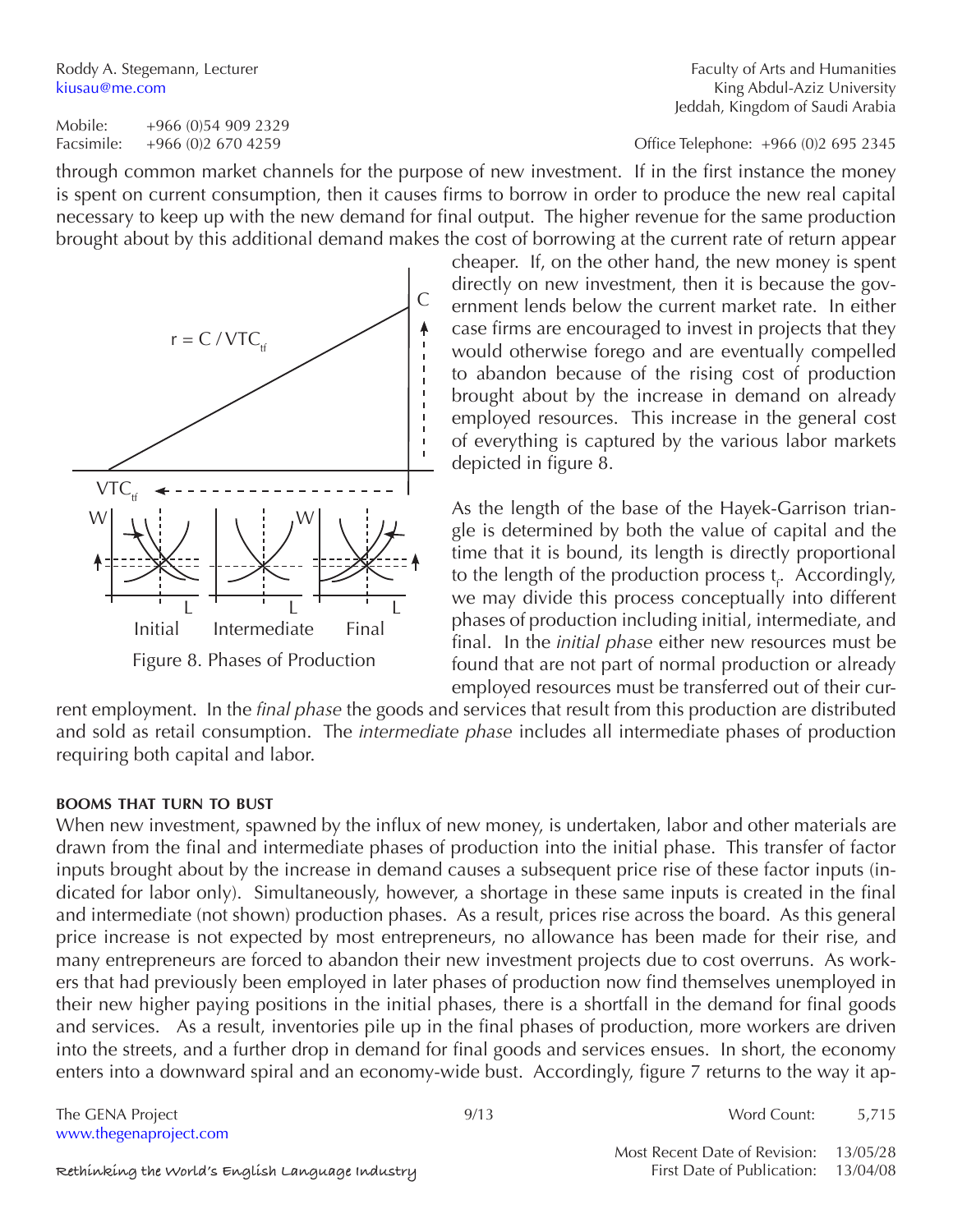Roddy A. Stegemann, Lecturer Faculty of Arts and Humanities kiusau@me.com **King Abdul-Aziz University** Jeddah, Kingdom of Saudi Arabia

Facsimile: +966 (0)2 670 4259 Office Telephone: +966 (0)2 695 2345

peared in figure 5 with one important exception and its inevitable consequences -- the production possibilities frontier shrinks and there are now fewer real savings and capital available for production. What often occurs at this point is more money is pumped into the system with the same devastating results. We will return to this point later.

Easy to comprehend, but often overlooked in the Keynesian macroeconomic model is that most capital inputs are industry or sector specific, and that much of the labor force is similarly tied to its role in the development and utilization of existent capital. This means that once a new investment is undertaken the newly formed capital cannot be utilized elsewhere. Furthermore, in the absence of new technology there is every reason to believe that we actually grow poorer with each new boom and subsequent bust. In other words what we applaud as technological advancement is in reality stunted positive economic growth. The social, economic, and political consequences of creating nominal wealth that has no correspondence with real savings are not good, and our situation is growing worse.<sup>10</sup>

#### **the keynesian cross and the austrian business cycle**

We are all familiar with the famous Keynesian cross, because it is the only macroeconomic theory readily available to us as undergraduate student, and it appears to be the only economic concept that most politicians understand. Let us now take this cross and insert it into figure 1 of the Garrison triad.<sup>11</sup>



In quick review Keynes takes the national income identity  $Y = C +$  $I + G + (X - M)$  and combines it with the empirically demonstrated consumption function  $C = a + bY$ . Under the assumptions that the government balances its budget at home and maintains balanced trade with its overseas neighbors we can combine C and G as C and write  $Y \equiv C + I$  (accounting identity)

| Further, we know | $C = a + bY$       | (equation 8) |
|------------------|--------------------|--------------|
| where            | a > 0<br>1 > b > 0 |              |
|                  |                    |              |

Figure 9. Production Possibilities Frontier

Now, rewriting the accounting identity as an equation, substituting it for Y in equation 8, and solving for C obtains equation 9.

$$
C = a/(1-b) + b(1-b)I
$$
 (equation 9)

<sup>10</sup> Numerous articles have been written on the ever increasing level of debt required to obtain only small advances in real economic growth. I have written an unpublished monograph that outlines in greater detail this process and the devastation in which it results. See "Money Creation and the Revolution: Along the Path to Real Change". 2012. Unpublished monograph. <http://www2.gol.com/users/hsmr/emblem/newyear/Snake2013/\_documents/revolution.pdf >. 11 op cit. Garrison, pp. 136-39.

| The GENA Project       | 10/13 | Word Count:                            |  |
|------------------------|-------|----------------------------------------|--|
| www.thegenaproject.com |       | Most Recent Date of Revision: 13/05/28 |  |

Rethinking the World's English Language Industry **First Date of Publication:** 13/04/08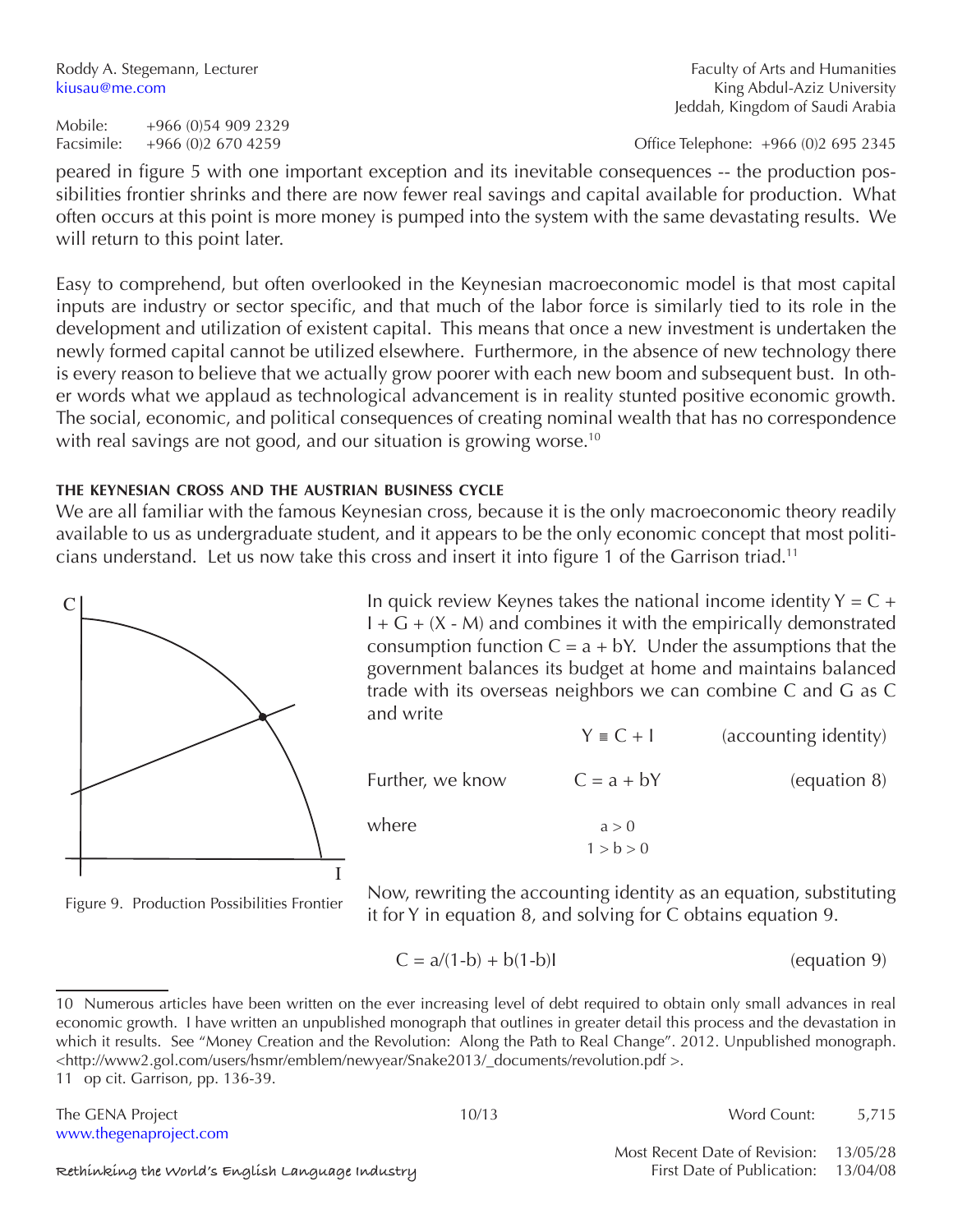Roddy A. Stegemann, Lecturer Faculty of Arts and Humanities Faculty of Arts and Humanities kiusau@me.com **King Abdul-Aziz University** Jeddah, Kingdom of Saudi Arabia

Facsimile: +966 (0)2 670 4259 Office Telephone: +966 (0)2 695 2345

This equation can easily be inserted into figure 1 of the Garrison triad as a straight line. As the propensity to save *b* is generally positive and less than 1, the relationship between C and I is necessarily direct and opposite to what good common sense predicts -- namely, that real economic growth cannot take place in the absence of real savings. This contradiction works in Keynes' model only because the amount of investment is exogenous and decided completely independently from the amount of real savings in the economy! We have only to look at the point where the linear relationship expressed in equation 9 crosses the production possibilities frontier to see this. In effect, the Keynesian model fails at the very point where long-run sustainable growth becomes possible! Now, if the Keynesian model is useful at all, it can only be useful in an economy in which the factors of production are not fully employed. But, what exactly does it mean when we say that an economy is not fully employed?

Typically, what comes to mind is people without work. The solution to this dilemma is, of course, the creation of new jobs. At this point many people turn to government, for they have been taught that an increase in spending will stimulate new investment. Unfortunately, this is not at all certain for several reasons.

Let us first consider the source of the new spending. As modern governments typically run deficits, there is generally no pool of real savings from which they can draw. As a result, the new spending come from either an increase in debt or higher taxes. Raising taxes when unemployed income-earners are already drawing down their savings is not a good idea. Raising taxes on employed income-earners would also result in decreased savings and spending. Decreasing the available supply of savings forces up the cost of new investment. Similarly, flooding the bond market with new debt issues without an increase in the money supply would drive bond prices down, force interest rates up, and make it more difficult for entrepreneurs to borrow. Thus, neither of these methods of funding are likely to stimulate new investment. Now, what if the new debt issues were held by the central bank and more money printed? Interest rates would remain low, but prices would rise, thus making raising the cost of production. What is more the illusion of greater wealth would eventually dissipate and even more debt would have to be issued. This is pretty much where we are today.

Now let us consider the nature of alternative spending schemes, for, after all, there are two sides to every market, and it might just be possible to offset the higher costs of new investment with larger revenue flows.

So, how could the money be spent that would provide the temporary relief needed until firms -- the true sources of sustainable employment -- have had the time to adjust to the new situation. Typically, large government projects that would improve the existent infrastructure are advanced. If the planning for these projects were already completed, resources would be diverted away from areas where they were invested before the bust began, and the cost of new production in those industries would rise. This would result in a slower recovery in those industries that were producing goods and services that would still be in demand, if only the demand for them and the *real* means of payment were present. Although improvements in infrastructure are a good idea, they probably should not be undertaken until after the recovery when

www.thegenaproject.com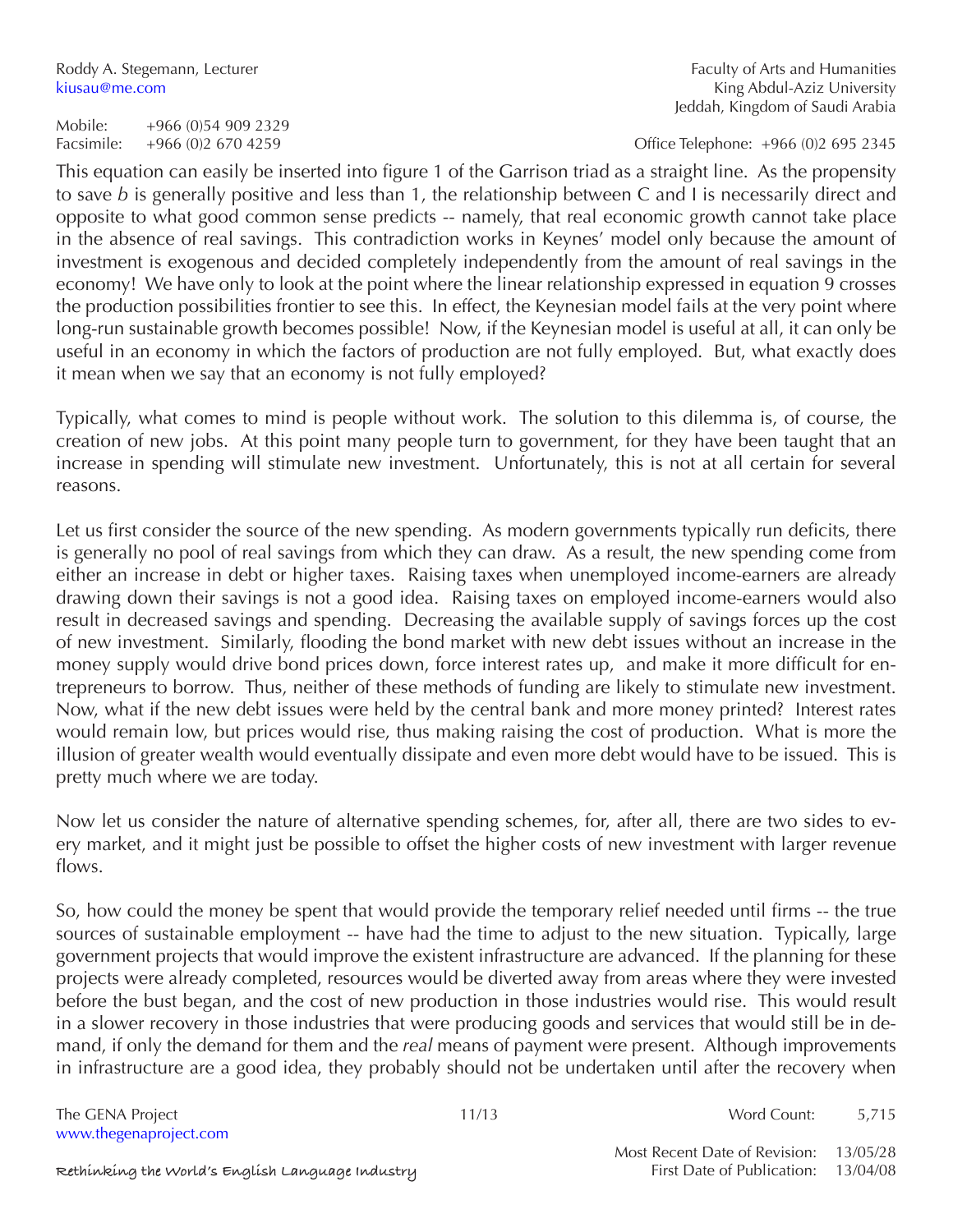Roddy A. Stegemann, Lecturer Faculty of Arts and Humanities kiusau@me.com **King Abdul-Aziz University** Jeddah, Kingdom of Saudi Arabia

Facsimile: +966 (0)2 670 4259 Office Telephone: +966 (0)2 695 2345

firms have already adjusted to the new circumstances. Transfer payments are another popular alternative often advanced by politicians to gain popularity for the administration currently in office. These can come in a variety of forms including unemployment insurance, increased taxes for the wealthy and tax relief for the poor, and new labor intensive government programs that could address any number of known social issues. No matter how these transfer payments enter the economy, they will surely absorb excess inventories, but there is no guarantee that they will stimulate new investment. Moreover, if new jobs are created, then they will be created in government and become an additional burden on the national economy in the years ahead. This, too, is where we are today.

#### **healing the wounds of a busted economy**

Indeed, the solution to a busted economy is time and charity, for what is perceived by Keynes and his followers as underemployment is unemployed workers and idle real capital -- machinery and tools that are not producing, land that is sitting idle, and stock piles of raw materials and intermediate goods waiting for production to begin anew. And then, we hear the refrain that "if only there were more demand". Now, all of this may be true, but is an increase in demand brought about by government intervention the solution?



Figure 10. A Wounded Economy

In order to answer this question we must consider how the bust was brought about -- money was lent *ex nihilo* into existence -- either by a central bank catering to the demands of a spending-prone central government unable to balance its budget, by banks seeking to make a profit through the issue of low-priced debt, or by the creation of financial derivatives -- namely, new debt constructed from old debt that has yet to be repaid.

With too much money chasing after too few goods prices rose, the ability of producers to make good on their new investments became increasingly difficult, and they began defaulting on their loans. Thus, the real problem is not a lack of demand, rather it is the inability to make good on a very large number of broken promises -- à la Ronald H. Coase. In effect, there is

widespread market distrust and no amount of government spending is going to remove it.<sup>12</sup> The trust must be rebuilt, and it must be rebuilt by those who partnered the broken promises; no third party can achieve this. In effect, what Keynes and his followers would have us believe to be underemployment is in reality full-employment with a large amount of real savings in a market atmosphere of extreme distrust. In short, all of the rules of a full-employment economy continue to prevail -- simply, the cost of transaction has risen due to a very high level of distrust. Figure 10 renders clearly this new situation clearly.

The GENA Project **12/13** Word Count: 5,715

Most Recent Date of Revision: 13/05/28

<sup>12</sup> Ronald H. Coase once pointed out that free market agents can solve most social problems, if only the cost of transaction in solving them can be overcome. See Ronald H. Coase. 1960. "The Problem of Social Cost". *The Journal of Law and Economics*. October.